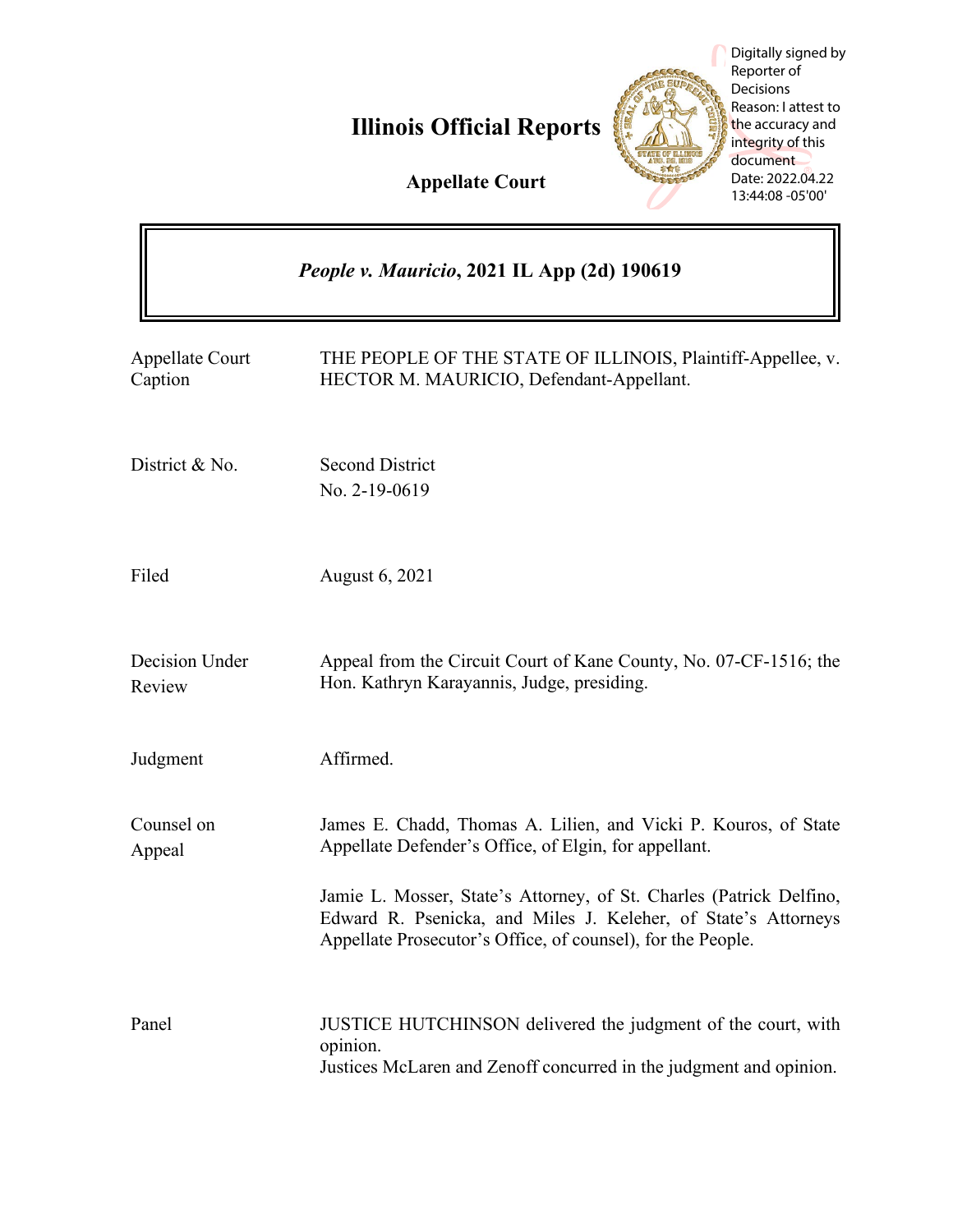### **OPINION**

 $\P 1$  After pleading guilty to two counts of first degree murder (720 ILCS 5/9-1(a)(1), (2) (West 2010)), defendant, Hector M. Mauricio, was sentenced to 55 years in prison. Defendant directly appeals from his sentence, arguing that his 55-year sentence is unconstitutional under the eighth amendment to the United States Constitution and the proportionate penalties clause of the Illinois Constitution and, alternatively, that his sentence is excessive. We determine that it is neither unconstitutional nor excessive. Accordingly, we affirm.

### ¶ 2 I. BACKGROUND

¶ 3 In the early morning hours of May 29, 2007, defendant, then age 20, was arrested outside the home of the 83-year-old victim, Roscoe Ebey.<sup>1</sup> After entering the home, police discovered Ebey's body on the floor of his bedroom. An autopsy report later identified that Ebey sustained 79 total injuries, including 74 knife wounds and a postmortem burn.

¶ 4 On September 9, 2010, several days before his trial was scheduled to begin, defendant pled guilty, unconditionally, to two charges of first degree murder. In the subsequent sentencing hearing, the circuit court declined to impose natural life or an extended-term sentence and instead sentenced defendant to 60 years in prison.

¶ 5 On appeal, we determined that the circuit court based the 60-year sentence, in part, on Ebey's personal traits, which was an improper aggravating factor. *People v. Mauricio*, 2014 IL App (2d) 121340, ¶ 20. We held that the record did not demonstrate that the trial court's consideration of this improper factor did not lead to a greater sentence. *Id.* ¶ 21. Thus, we vacated the 60-year sentence and remanded the matter for resentencing, with all proper factors to be weighed anew. *Id.* ¶ 23.

¶ 6 At a multi-day resentencing hearing, the State presented evidence in aggravation, including testimony from 15 witnesses and transcripts of 3 witnesses who had testified at the previous sentencing hearing. Defense counsel presented evidence in mitigation, including testimony from seven witnesses and transcripts of two witnesses from the previous sentencing hearing.

¶ 7 Dr. James Garbarino, an expert in developmental psychology who had been retained for defendant's original sentencing hearing, was again retained for the resentencing hearing. After interviewing defendant and reviewing defendant's personal and criminal history, Dr. Garbarino prepared a report for the court and testified for the defense at the resentencing hearing. Dr. Garbarino particularly focused on defendant's traumatic childhood experiences and how those experiences may have impacted defendant.

¶ 8 The court heard defendant's statement in allocution and arguments from both sides as to whether defendant's acts constituted "exceptionally brutal and heinous behavior indicative of wanton cruelty," which would make him eligible for a natural life or extended-term sentence. In closing arguments, the State asserted that defendant's history of prior delinquency was an aggravating factor, noting that it was "not a minor history" and that "two prior sentences to the Illinois Department of Corrections [were] not enough to get [defendant] to change his ways." The State further argued that there was no evidence to support the contention that "the character

<sup>&</sup>lt;sup>1</sup>We note a spelling discrepancy in the transcripts, where the victim's last name is misspelled as "Eby." For consistency, we use "Ebey" throughout.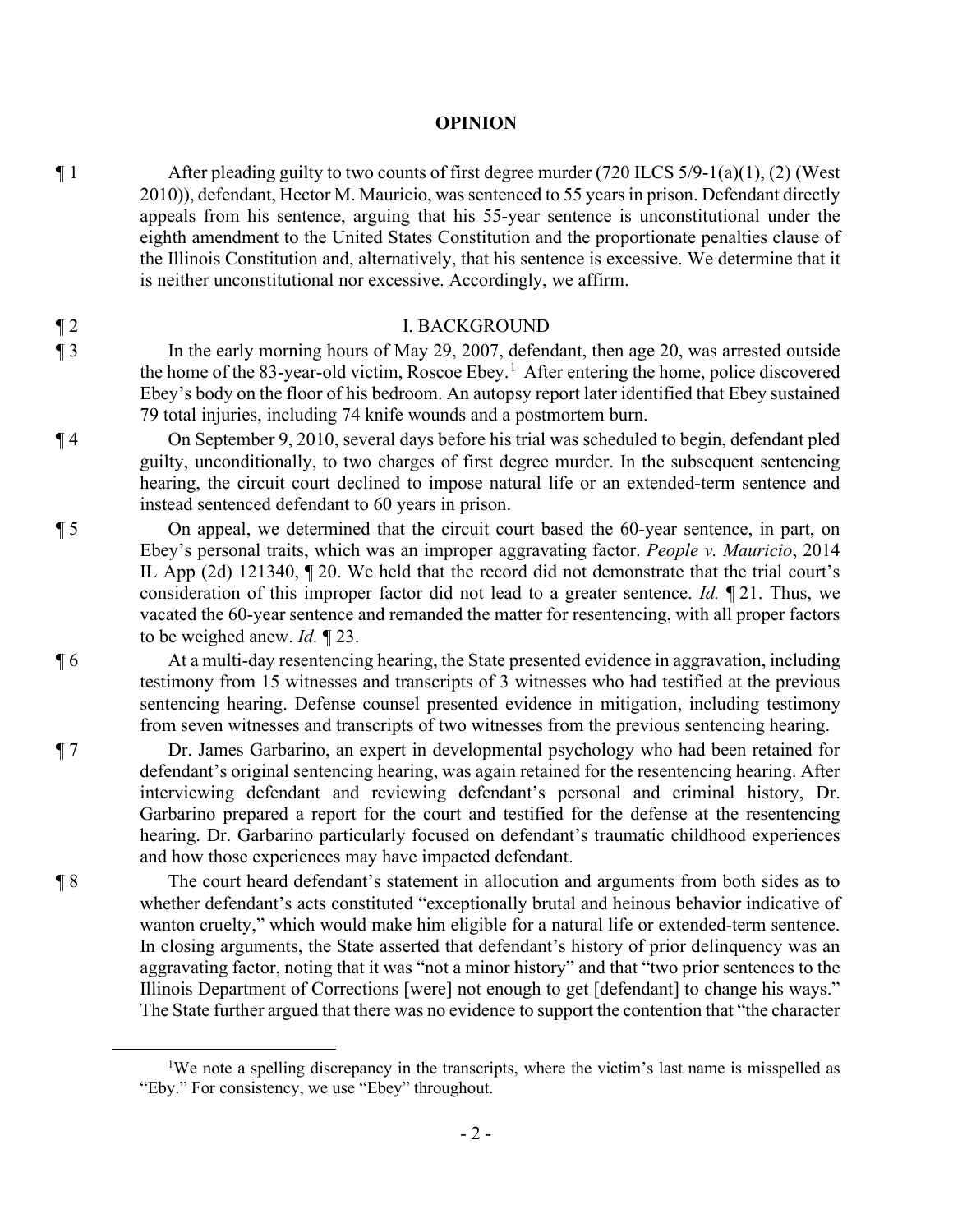and attitudes of the [d]efendant indicate that he's unlikely to commit another crime." Defense counsel emphasized defendant's relative youth and rehabilitative potential, referring to him several times as a "20-year-old boy" at the time of the offense and arguing that he could someday become a productive member of society.

¶ 9 Before sentencing defendant, the court stated:

"[T]he Court has considered all of the admitted exhibits, testimony and evidence heard during this multi-day sentencing hearing including the written transcripts \*\*\*. The Court has considered all of the information contained in the PSI and its attachments, including the victim impact statements of [Ebey's family]. The Court has considered [defendant's] statement in allocution and the arguments made by Counsel and the case law relied upon by Counsel. The Court has considered the financial impact and cost of incarceration.

The Court finds no applicable statutory factors in mitigation. Nonstatutory factors in mitigation the Court finds applicable are that [defendant] was raised in what Dr. Garbarino terms an urban war zone with an alcoholic mother and with no father or male role model present. His father is a convicted murderer, the eldest brother being the victim of the father, and [defendant's] older brother is a convicted violent felon. Further, this Court finds mitigating [defendant's] alcohol abuse, that he has admitted his guilt and has expressed remorse in this case, that he has obtained his GED and that he appears to be continuing to work on himself while he has been incarcerated.

The Court finds that the statutory factors in aggravation that apply are Paragraphs 3 [defendant's prior delinquency or criminal activity], 7 [the sentence is necessary to deter others from committing the same crime] and 8 [defendant committed the offense against a person 60 years of age or older].

Further, the Court finds that [defendant's] acts constitute exceptionally brutal and heinous behavior indicative of wanton cruelty with 79 overall injuries to Mr. [Ebey] coupled with the lack of provocation and total senseless nature of this murder."

The court then identified the sentencing range before sentencing defendant to 55 years in prison, with credit for all the time he already served.

¶ 10 Following the resentencing, defendant filed a motion for leave to withdraw his guilty plea and vacate the judgment and/or reconsider his sentence. The circuit court denied the motion, and defendant timely appealed. This court summarily remanded the appeal for a valid Illinois Supreme Court Rule 604(d) (eff. July 1, 2017) certificate. Following the remand, defendant filed an amended motion for leave to withdraw his guilty plea and vacate the judgment and/or reconsider his sentence. The circuit court denied that motion, stating that the judge who had issued the 55-year sentence had "properly considered both aggravating and mitigating factors, statutory and nonstatutory, when sentencing \*\*\* defendant" and that it found "no basis to reconsider \*\*\* defendant's sentence." Defendant's appeal of this decision is before us now.

# ¶ 11 II. ANALYSIS

¶ 12 Defendant raises two issues in the present appeal. First, defendant argues that his sentence is unconstitutional under the eighth amendment to the United States Constitution and the proportionate penalties clause of the Illinois Constitution. Second, and alternatively, he argues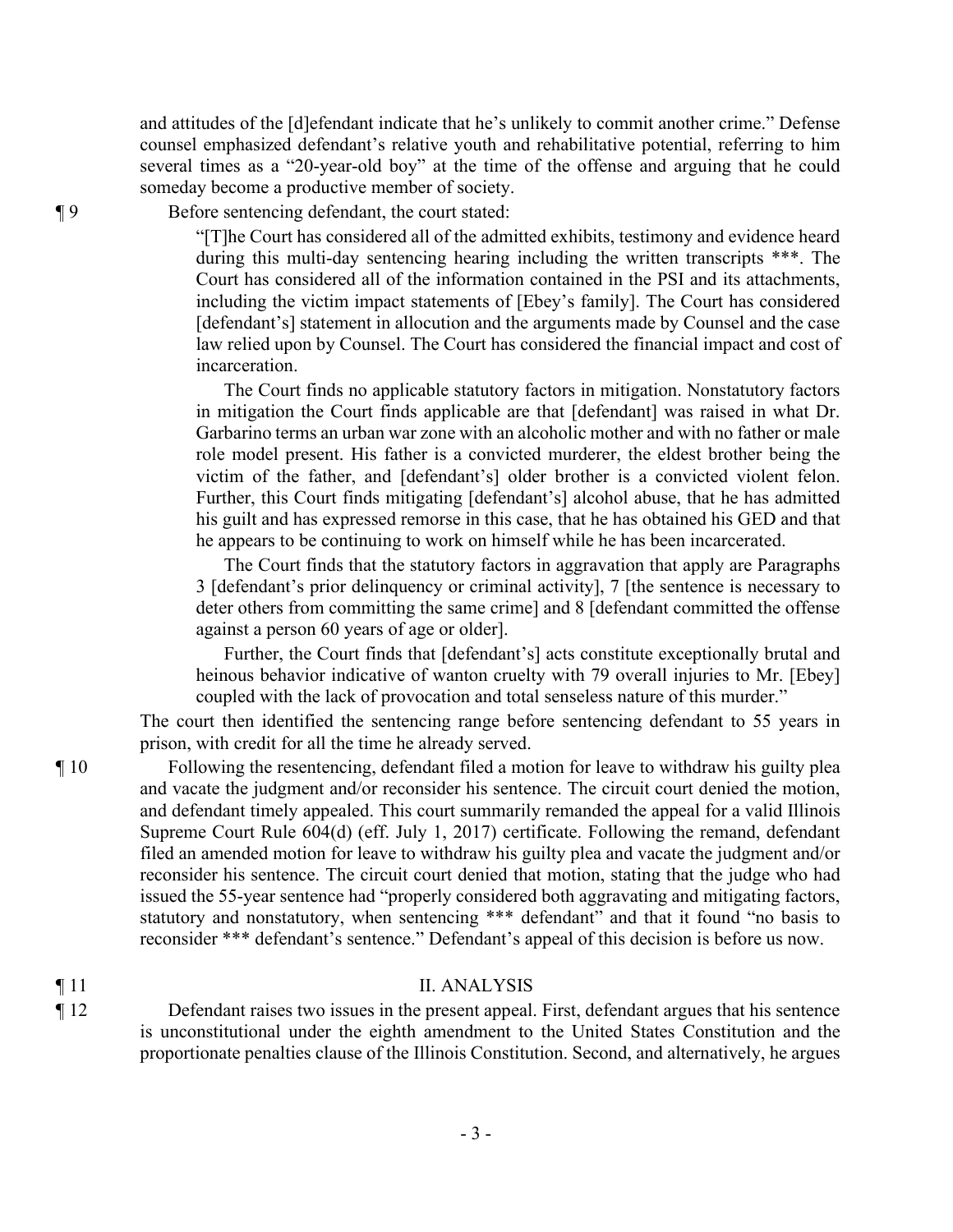that his sentence is excessive. We address each issue in turn.

# ¶ 13 A. Defendant's Constitutional Challenges

- ¶ 14 Defendant first contends that his sentence is unconstitutional under the eighth amendment of the United States Constitution and the proportionate penalties clause of the Illinois Constitution as applied to him. An as-applied constitutional challenge to a sentence is a legal question that is reviewed *de novo*. *People v. Johnson*, 2018 IL App (1st) 140725, ¶ 97.
- ¶ 15 In *People v. Harris*, 2018 IL 121932, ¶ 38, our supreme court explained that an as-applied challenge requires a showing that the law is unconstitutional as it applies to the specific facts and circumstances of the challenging party. "All as-applied constitutional challenges are, by definition, dependent on the specific facts and circumstances of the person raising the challenge." *Id.* ¶ 39. It is therefore paramount that the record is sufficiently developed in terms of those facts and circumstances for purposes of appellate review. *Id.*
- ¶ 16 Defendant acknowledges that he did not raise these constitutional challenges in the court below, but he argues that, in the interests of judicial economy, this court should waive forfeiture of the claims because there is a sufficiently developed record. In addition, defendant notes that his amended motion to reconsider the sentence argued that the 55-year sentence "did not reflect a consideration of [defendant's] rehabilitative potential," which "makes the same basic point" as his constitutional challenges. In response, the State initially argues that this court should decline to consider the as-applied constitutional challenge because defendant did not raise the challenge in the circuit court. In the alternative, the State argues that the record on appeal is sufficiently developed for this court to reject the constitutional challenges outright. Because the record before us is sufficiently developed with the necessary facts and circumstances for our review, we will waive forfeiture and address the merits of defendant's claims.
- ¶ 17 Defendant first argues that his sentence is unconstitutional under the eighth amendment to the United States Constitution, as construed by *Miller v. Alabama*, 567 U.S. 460, 465 (2012). He specifically argues that recent changes to statutes and case law support his position that a young adult may challenge a sentence under *Miller*. We disagree.
- ¶ 18 In *Miller*, the United States Supreme Court held that a mandatory sentence of life without parole for offenders who were under the age of 18 at the time of the offense violates the eighth amendment's prohibition on cruel and unusual punishments. *Id.* at 489. In *Montgomery v. Louisiana*, 577 U.S. 190, 206 (2016), the Court established that *Miller* applied retroactively in cases on collateral review. The Court most recently clarified that sentencing courts need not make a finding of permanent incorrigibility before imposing a discretionary life sentence on a juvenile homicide offender. *Jones v. Mississippi*, 593 U.S. \_\_\_, \_\_\_, 141 S. Ct. 1307, 1318-19 (2021).
- ¶ 19 Our supreme court has interpreted *Miller* to determine that it is unconstitutional for a court to impose a discretionary life sentence on a juvenile defendant without first considering the defendant's "youth and its attendant characteristics" (*People v. Holman*, 2017 IL 120655, ¶ 40) and that a prison sentence longer than 40 years is a *de facto* life sentence (*People v. Buffer*, 2019 IL 122327, ¶ 41). To date, our supreme court has never extended the reasoning of *Miller* to defendants over the age of 18.
- 

¶ 20 In *Harris*, the court explained that the United States Supreme Court "has clearly and consistently drawn the line between juveniles and adults for the purpose of sentencing at the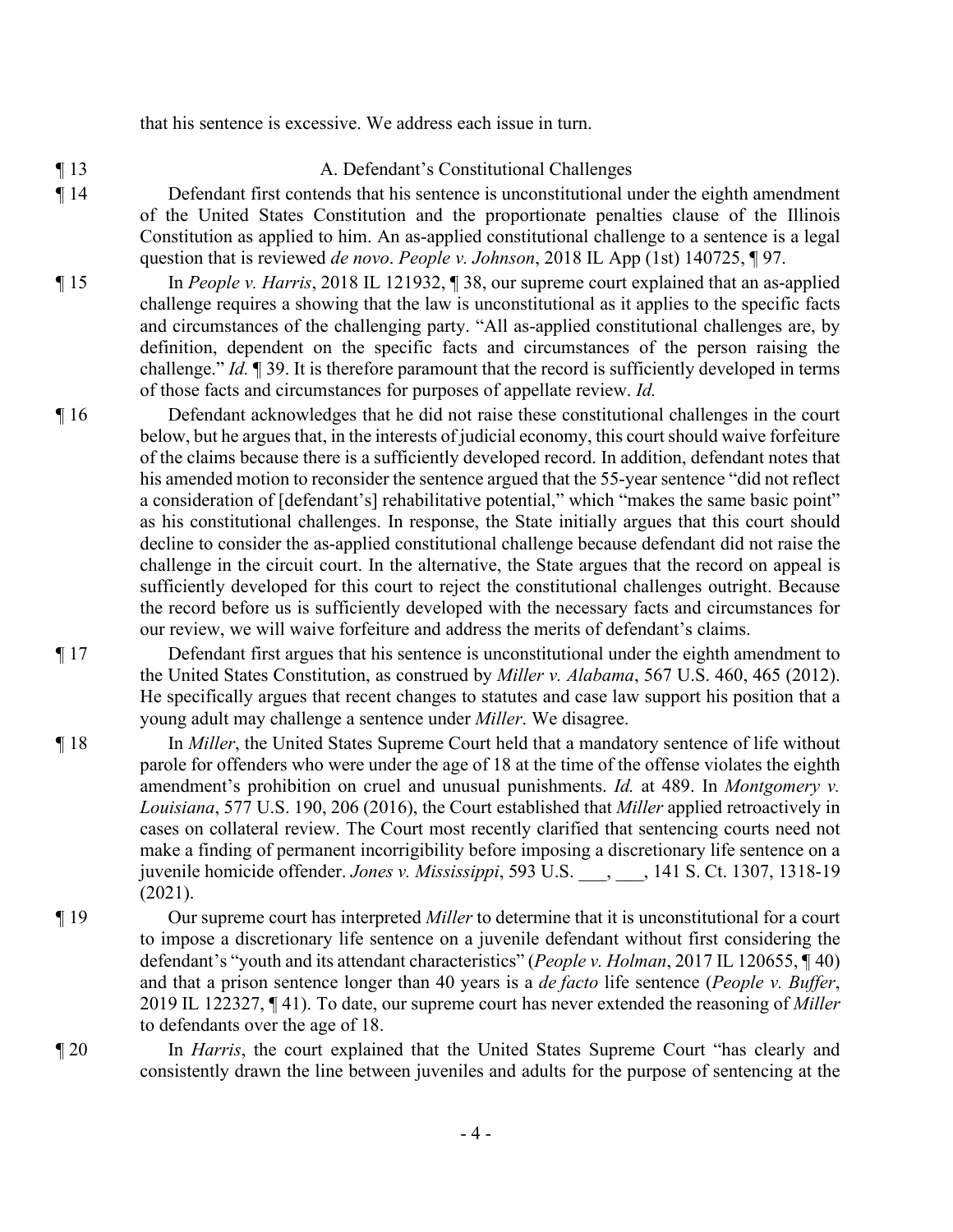age of 18" and that, in *Miller*, the Court "again confirmed that the age of 18 is the legal line separating adults from juveniles." *Harris*, 2018 IL 121932, ¶ 58. *Harris* went on to note that "the line drawn by the Supreme Court at age 18 was not based primarily on scientific research" (*id.* ¶ 60) and that "claims for extending *Miller* to offenders 18 years of age or older have been repeatedly rejected" (*id.* ¶ 61). In addition, we have explicitly and repeatedly held that "*Miller* created a bright-line rule limiting its holding to those who were under 18 years old when they offended" (*People v. Hoover*, 2019 IL App (2d) 170070, ¶ 30) and that "*Miller* simply does not apply to a sentence imposed on one who was at least 18 at the time of his offense" (*People v. LaPointe*, 2018 IL App (2d) 160903, ¶ 47).

¶ 21 Here, defendant argues that we should apply the reasoning in *Miller* in reviewing his sentence because "new research has led to calls for change in sentencing procedures" and that "[t]hese calls for change have been heeded." Specifically, defendant cites the recent changes to the Uniform Code of Corrections (Code), wherein the legislature established a parole review for offenders who committed crimes before the age of 21. See 730 ILCS 5/5-4.5-115(b) (West 2020); see also Pub. Act 100-1182, § 5 (eff. June 1, 2019) (adding 730 ILCS 5/5-4.5-110); Pub. Act 101-288, § 10 (eff. Jan. 1, 2020) (amending 730 ILCS 5/5-4.5-110 and renumbering as 730 ILCS 5/5-4.5-115). However, as we stated in *People v. Kulpin*, 2021 IL App (2d) 180696, ¶ 62, "it is the function of the legislature, not the courts, to declare the public policy of this state. [Citation.] Consequently, \*\*\* if *Miller* is to be extended to persons over age 18, it is the legislature that should make that change." Because "new research [is] not a new rule of law," we will not apply *Miller* to defendant's sentence. See *LaPointe*, 2018 IL App (2d) 160903, ¶ 58 (holding new developments in brain research do not "create a constitutional right where none had existed before or impose new limits on the substantive law").

¶ 22 Defendant also asserts that *Harris*, 2018 IL 121932, and *People v. House*, 2019 IL App (1st) 110580-B, *appeal allowed*, No. 125124 (Ill. Jan. 29, 2020), support his position that a young adult may raise an as-applied eighth-amendment challenge to a sentence. Again, we disagree.

- ¶ 23 *Harris* provides a basis for defendant's eighth amendment claim only through implication—*Harris* merely "suggested that an as-applied challenge under *Miller* had not been foreclosed." *People v. Bland*, 2020 IL App (3d) 170705, ¶ 13. After *Harris*, the First District considered a 19-year-old defendant's claim that his mandatory life sentence was unconstitutional. Although the court granted relief, it did so under the proportionate penalties clause, not under the eighth amendment. *House*, 2019 IL App (1st) 110580-B, ¶ 72. To the extent that *House* relied on *Miller* to grant relief to the defendant, this district rejects the reasoning of that decision. As stated above, this district has consistently rejected the proposition that courts might selectively apply *Miller* to young adults, and we will not deviate from our stance here. See, *e.g.*, *Kulpin*, 2021 IL App (2d) 180696, ¶ 62 (declining to apply *Miller* to a 20-year-old defendant); *People v. Anderson*, 2021 IL App (2d) 191001, ¶ 25 (21 year-old defendant); *People v. Suggs*, 2020 IL App (2d) 170632, ¶ 35 (23-year-old defendant); *Hoover*, 2019 IL App (2d) 170070, ¶¶ 37-39 (22-year-old defendant).
- ¶ 24 Because the record shows that defendant was 20 years old at the time of the offense, and thus not a juvenile subject to *Miller* and its progeny, his 55-year prison sentence is not unconstitutional under the eighth amendment.
- ¶ 25 Second, defendant argues that his sentence violates the proportionate penalties clause of the Illinois Constitution because his sentence "shocks the moral sense of the community, given
	- 5 -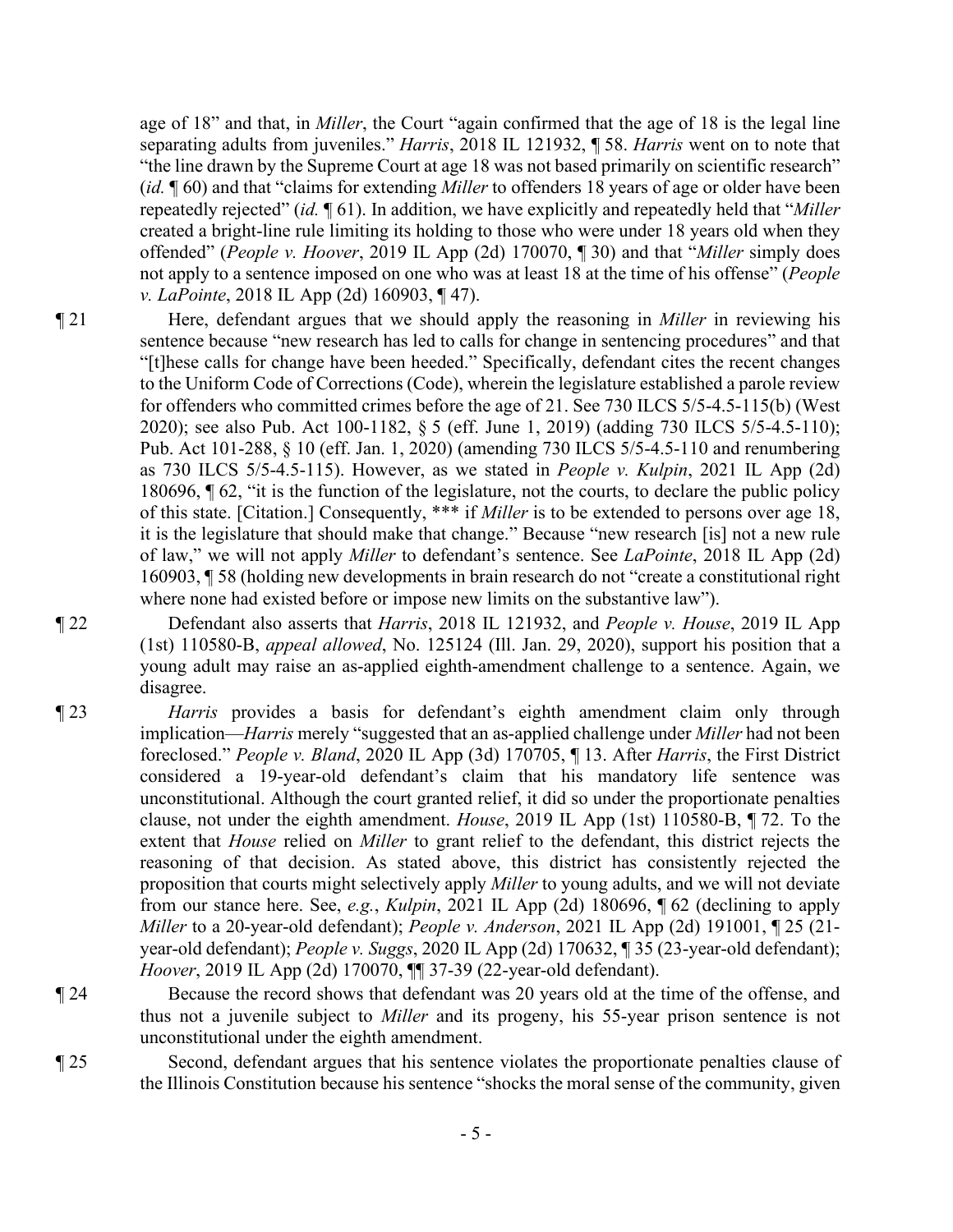[his] relative youth, traumatic childhood, and drug and alcohol problems." In support of his assertion, defendant again references the recent change in the Code, arguing that the spirit of the law reflects a shift of the moral sense of the community.

¶ 26 The proportionate penalties clause states that "[a]ll penalties shall be determined both according to the seriousness of the offense and with the objective of restoring the offender to useful citizenship." Ill. Const. 1970, art. I, § 11. To succeed on a proportionate penalties claim, "the defendant must demonstrate either that the penalty is degrading, cruel 'or so wholly disproportionate to the offense that it shocks the moral sense of the community' or that another offense containing the same elements has a different penalty." *People v. Gipson*, 2015 IL App (1st) 122451, ¶ 69 (quoting *People v. Klepper*, 234 Ill. 2d 337, 348-49 (2009)).

¶ 27 Here, defendant attempts to equate the recent change in the Code to a change in the moral sense of the community. The Code now provides that

> "[a] person under 21 years of age at the time of the commission of first degree murder who is sentenced on or after June 1, 2019 (the effective date of Public Act 100-1182) shall be eligible for parole review by the Prisoner Review Board after serving 20 years or more of his or her sentence or sentences, *except for those subject to a term of natural life imprisonment under Section 5-8-1 of this Code* or any person subject to sentencing under subsection (c) of Section 5-4.5-105 of this Code." (Emphasis added.) 730 ILCS 5/5-4.5-115(b) (West 2020).

- ¶ 28 Defendant's argument fails for two reasons. First, as defendant recognizes, the change of the law does not apply to him, as he was sentenced before its enactment. Second, and more importantly, the legislature, in amending the statute, chose to exclude young adult offenders guilty of first degree murder when "the murder was accompanied by exceptionally brutal or heinous behavior indicative of wanton cruelty." *Id.* § 5-8-1(a)(1)(b).
- ¶ 29 The sentencing judge made a finding of exceptionally brutal and heinous behavior indicative of wanton cruelty. As a finding of fact, this determination will not be reversed unless it is against the manifest weight of the evidence. See *People ex rel. Hartrich v. 2010 Harley-Davidson*, 2018 IL 121636, ¶ 13; *People v. Deleon*, 227 Ill. 2d 322, 331-32 (2008). Defendant was eligible for a natural-life or extended-term sentence based not only on a finding of wanton cruelty but also because the victim was 83 years old. See 730 ILCS 5/5-5-3.2(a)(8) (West 2014). In addition to these aggravating factors, the sentencing court fully considered all mitigating factors, as discussed below. In light of both the aggravating and mitigating factors in this case, we are not persuaded that a discretionary sentence of 55 years "shocks the moral sense of the community." As such, the sentence is not unconstitutional under the proportionate penalties clause.
- ¶ 30 Because defendant's as-applied arguments fail under both the eighth amendment and the proportionate penalties clause, we conclude that the 55-year sentence is not unconstitutional.
- ¶ 31 B. Defendant's Excessive Sentence Challenge
- ¶ 32 In the alternative, defendant argues that his sentence should be reduced because it is excessive. In support of his argument, defendant asserts that the circuit court "did not consider \*\*\* that [defendant] was only 20 years old at the time of the offense" and failed "to account for [defendant's] relative youth in mitigation as evidence of his rehabilitative potential." Defendant details all of the nonstatutory factors in mitigation that the circuit court considered.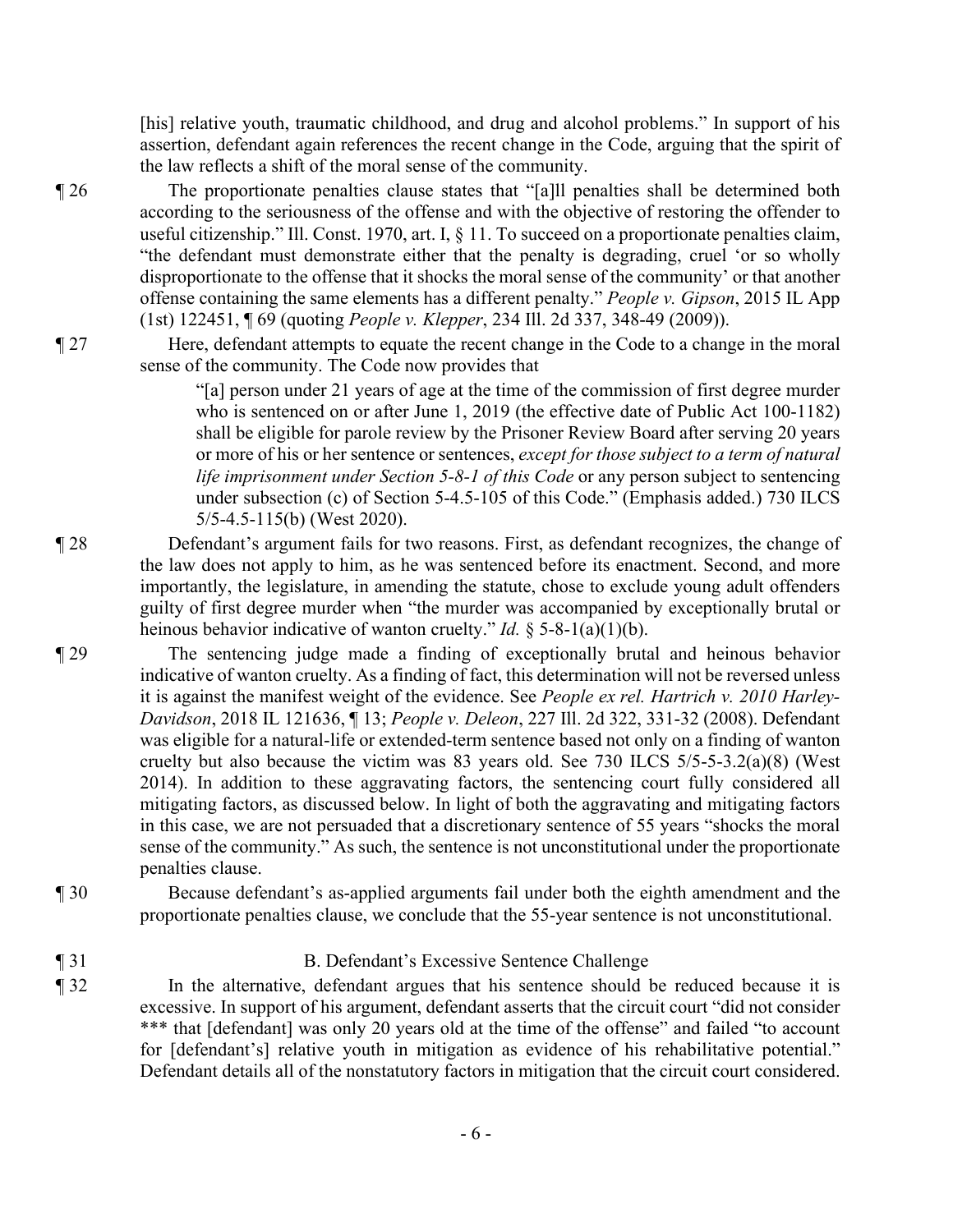He asserts that the circuit court should have concluded from these nonstatutory factors that defendant was unlikely to commit another crime, which is a statutory mitigating factor. Thus, according to defendant, the circuit court erred in finding that no statutory mitigating factor applied. In response, the State argues that the circuit court "properly considered all relevant mitigating and aggravating factors in determining an appropriate sentence, including those raised by defendant in this appeal." The State also argues that the record does not support defendant's contention that he was unlikely to commit another crime. We agree with the State.

¶ 33 While Illinois Supreme Court Rule 615(b)(4) grants a reviewing court the power to "reduce the punishment imposed by the trial court," a reviewing court "may not alter a defendant's sentence absent an abuse of discretion by the trial court." *People v. Alexander*, 239 Ill. 2d 205, 212 (2010). A court's sentencing decision is entitled to great deference because the judge " 'has the opportunity to weigh such factors as the defendant's credibility, demeanor, general moral character, mentality, social environment, habits, and age. [Citations.] Consequently, the reviewing court must not substitute its judgment for that of the trial court merely because it would have weighed these factors differently. [Citation.]' " *Id.* at 213 (quoting *People v. Stacey*, 193 Ill. 2d 203, 209 (2000)). In the weighing of factors, "a trial court is not required to give a defendant's rehabilitative potential more weight in its sentencing decision than it gives the seriousness of the offense. [Citation.] In fact, the seriousness of the offense has been called the most important factor to consider in imposing sentence." *People v. Spencer*, 229 Ill. App. 3d 1098, 1102 (1992). When a sentence is within the statutory limits, as is the case here, it will not be deemed excessive unless it is greatly at variance with the spirit and purpose of the law or manifestly disproportionate to the nature of the offense. *People v. Butler*, 2013 IL App (1st) 120923, ¶ 31.

¶ 34 We turn first to defendant's assertion that the circuit court failed to consider his relative youth and rehabilitative potential. In the transcript from the final day of the sentencing hearing, the circuit court stated that it had considered "all of the admitted exhibits, testimony and evidence heard during this multi-day sentencing hearing including written transcripts" and "all of the information contained in the PSI and its attachments," along with "[defendant's] statement in allocution and the arguments made by Counsel and the case law relied upon by Counsel."

¶ 35 The record shows that defendant's age at the time of the offense and rehabilitative potential were both squarely before the circuit court at the time of the resentencing hearing. For instance, just before sentencing, defense counsel argued that defendant's relative youth constituted a nonstatutory mitigating factor, reiterating several times that defendant was a "20-year-old boy" at the time of the offense. Counsel also addressed defendant's rehabilitative potential, asserting that defendant could become a productive member of society. The transcript from the sentencing hearing shows that the circuit court gave particular consideration to the findings of Dr. Garbarino, whose report and testimony addressed defendant's traumatic childhood experiences as well as defendant's relative youth and potential for rehabilitation. As the court began listing nonstatutory mitigating factors, it stated that defendant "was raised in what Dr. Garbarino terms an urban war zone with an alcoholic mother and with no father or male role model present." After mentioning several more traumatic events from defendant's childhood, the circuit court listed three additional nonstatutory mitigating factors: defendant's alcohol abuse, defendant's admission of guilt and expressions of remorse, and defendant's rehabilitative potential—specifically noting that defendant had obtained his GED and that "he